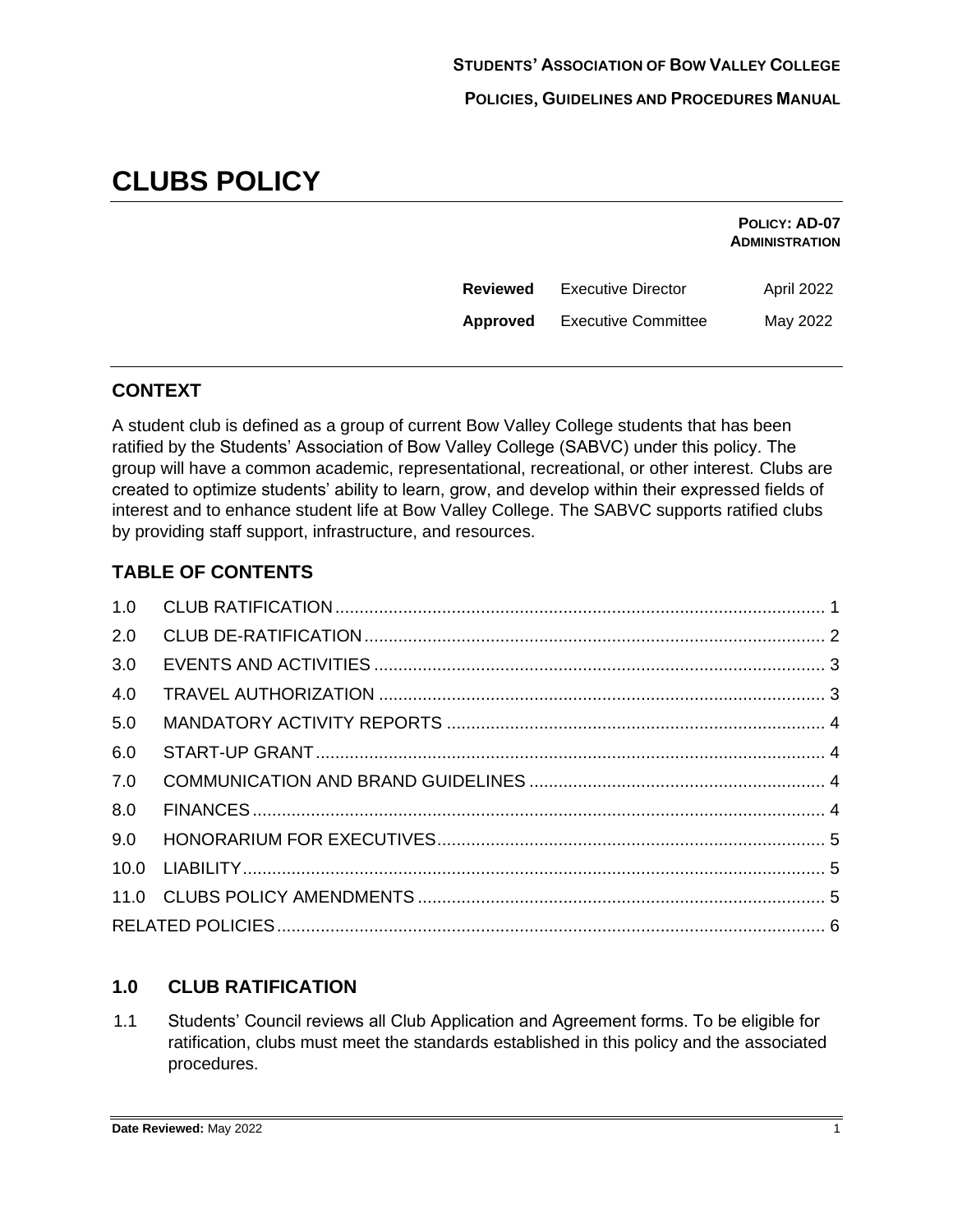#### **POLICIES, GUIDELINES AND PROCEDURES MANUAL**

1.1.1 Councillors shall not refuse to ratify a club based on their own personal interest or opinions of the club's purpose.

#### *Standards for Club Ratification*

- 1.2 In order to be considered for ratification, clubs must meet the following standards:
	- 1.2.1 The "Student Club Ratification Application" must be fully completed;
	- 1.2.2 Club executives shall be SABVC Active Members.
	- 1.2.3 The student club must have at least 5 members and these must be current students of Bow Valley College;
	- 1.2.4 The student club must not limit or discriminate membership on any basis except on their status as current BVC students;
	- 1.2.5 The student club must have a common purpose or mandate which serves some or all of the Bow Valley College student community or the general welfare of students and is consistent with the principles established by the Students' Association of Bow Valley College in its bylaws, policies, and procedures.
	- 1.2.6 The student club's purpose must be any benevolent, philanthropic, charitable, scientific, artistic, literary, social, educational, agricultural, sporting or other useful purpose that is not commercial.
	- 1.2.7 The club must not directly duplicate the purpose of an existing club.
	- 1.2.8 The name of the club must not include the terms "students' association", "students' union", "students' council", or "affiliation" so as to avoid confusion with the SABVC and to avoid purporting itself as a separate entity.

#### *Council's Right to Refuse Ratification*

1.3 Students' Council has the right to refuse to ratify a club if it does not meet the standards established in this policy, Clubs Procedures, any and all relevant provincial and federal legislation, or the SABVC's bylaws.

#### <span id="page-1-0"></span>**2.0 CLUB DE-RATIFICATION**

- 2.1 Students' Council has the authority to de-ratify clubs if the club:
	- 2.1.1 Fails to meet the standards of SABVC Bylaws; Clubs Policy; Clubs Procedures; BVC policies; any and all relevant provincial and federal legislation;
	- 2.1.2 Has no club executive left;
	- 2.1.3 Fails to submit its Mandatory Activity Reports;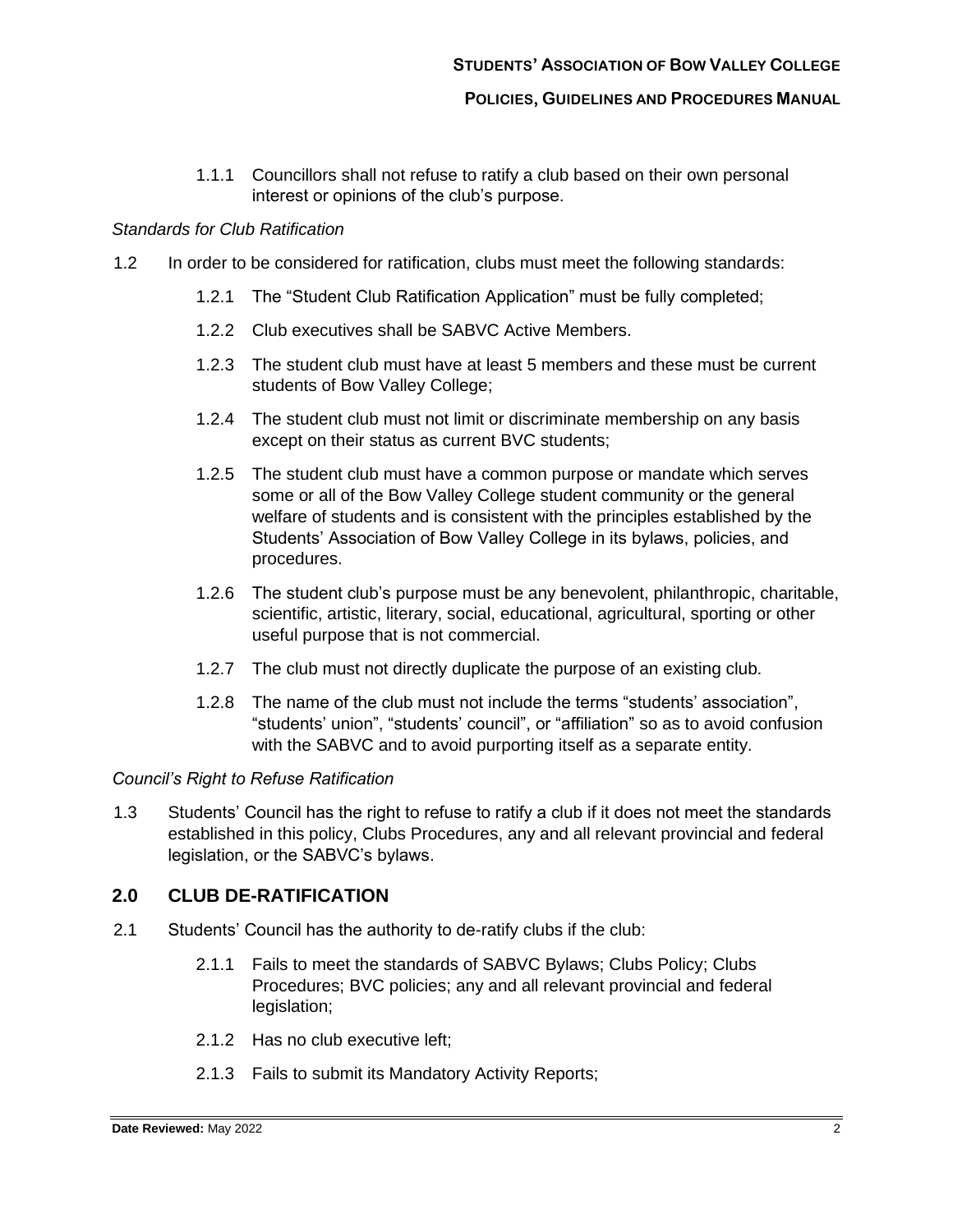- 2.1.4 Acquires a debt;
- 2.1.5 Promotes events, meetings, campaigns, or any type of activities not approved by Council;
- 2.1.6 Violates SABVC or BVC's rules and regulations, damaging spaces, facilities, furniture, walls, flooring, equipment, etc. on campus or outside;
- 2.1.7 Promotes, participates in or arranges any activities which are deemed by the Students' Council as blatantly disregarding public safety or offends or demeans a person, or group of persons, on the basis of race, colour, ancestry, place of origin, nationality, religion, family or marital status, physical or mental disability, age, gender, sexual orientation, or conviction for a criminal charge;
- 2.1.8 Chooses to dissolve itself by providing the SABVC with a letter and a copy of the minutes, signed by at least three executive officers of the student club, of the meeting where the dissolution was approved;
- 2.1.9 If a club remains inactive that is not providing reports or planning events for one year, SABVC holds the right to automatically disband the club;
- 2.1.10 For any other reason determined by Students' Council to warrant deratification.
- 2.2 The de-ratification process follows SABVC Clubs Procedures.

## <span id="page-2-0"></span>**3.0 EVENTS AND ACTIVITIES**

- 3.1 All events and activities hosted by a club must be approved in advance by the Students' Association in accordance with the Clubs Procedures.
- 3.2 All club activity requests equal or over two hundred (200) dollars should be approved by Council.
	- 3.2.1 Approval of club activities at Council is for the purpose of protecting SABVC from potential issues of liability.
	- 3.2.2 Council shall not make judgments, comments, or reject events based on their perception of the value of the activity, the use of the Club's money, or the benefit of the activity.
- 3.3 SABVC has no liability or responsibility whatsoever for any club activity that was not approved by SABVC or Students' Council.

## <span id="page-2-1"></span>**4.0 TRAVEL AUTHORIZATION**

4.1 All events and activities hosted and/or promoted by a club that involve traveling of one or more members must be approved by Students' Council in advance in accordance with the Clubs Procedures.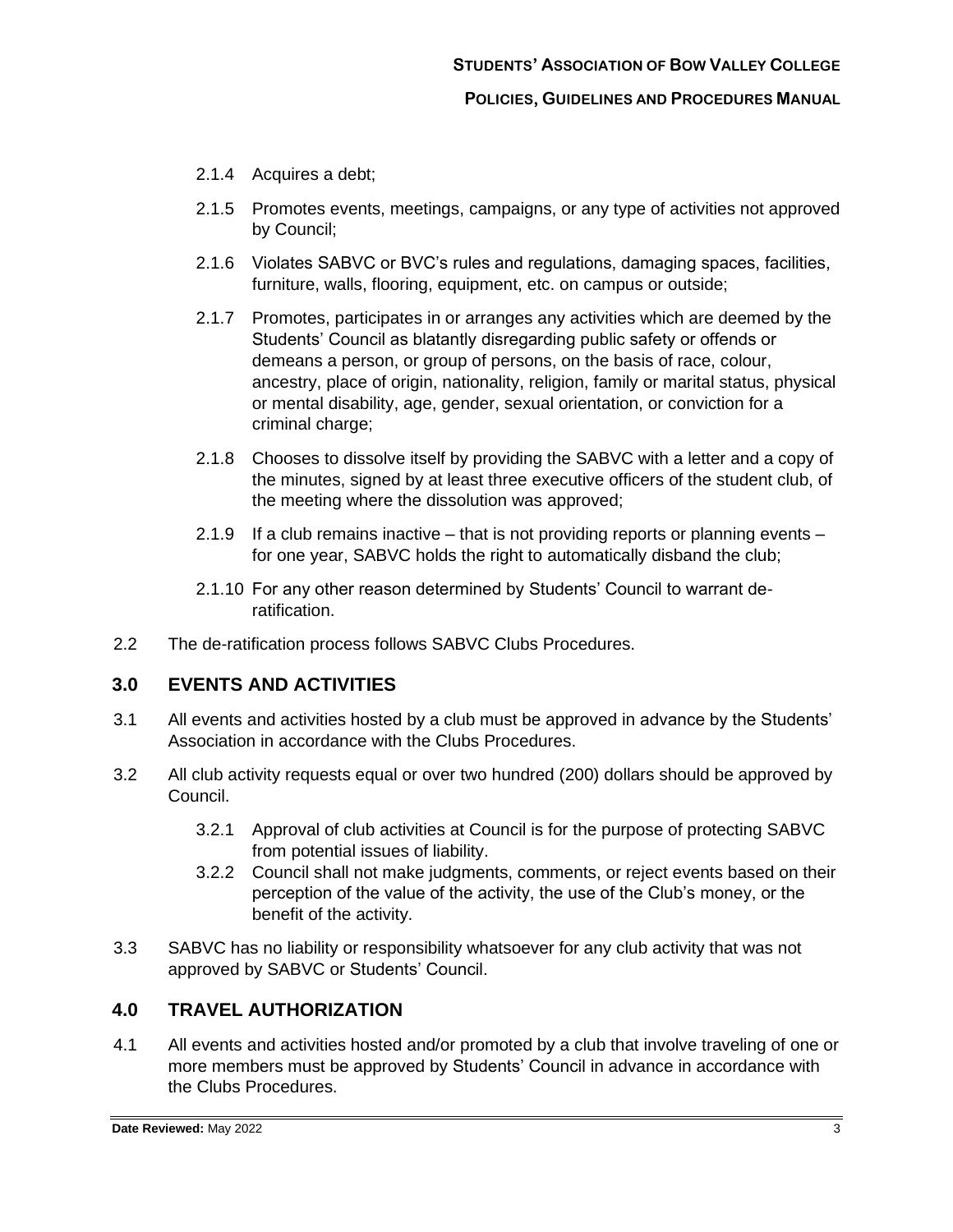4.2 SABVC has no liability or responsibility whatsoever for any club traveling (domestic and/or international travel) that was not approved by Students' Council.

## <span id="page-3-0"></span>**5.0 MANDATORY ACTIVITY REPORTS**

- 5.1 All ratified clubs shall submit Fall Activity Report by November and Winter Activity Report by March.
- 5.2 Failure to comply with item 5.1 will result in a deduction of the club's basic grant and benefits.

## <span id="page-3-1"></span>**6.0 START-UP GRANT**

- 6.1 Funding from the Students' Association in the form of grants may be available for eligible clubs and/or club events in accordance with the Clubs Procedures.
- 6.2 Clubs may be eligible for a two hundred (200) dollars start up fund. The fund must to be used for starting up the club, aiming two specific goals: (I) to gain new members; or (II) to generate revenue for the club.
- 6.3 Start up fund may be used for the following activities or others if respecting goals mentioned in item 6.2:
	- 6.3.1 Club start-up event;
	- 6.3.2 Club t-shirts;
	- 6.3.3 Marketing materials for advertising the club;
	- 6.3.4 Investing in some fundraising.
- 6.4 Applications for the start up fund must be submitted to SABVC no later than two (2) months after Students' Council approves the Club Application.
- 6.5 The process for the start up fund application is described in the Clubs Procedures.

#### <span id="page-3-2"></span>**7.0 COMMUNICATION AND BRAND GUIDELINES**

- 7.1 All Clubs advertising, promotions, and communications, including tickets, must comply with the Clubs Procedures and the Communications Policy as well as any applicable laws and regulations or general policies of Bow Valley College or the SABVC.
	- 7.1.1 Refer to Clubs Procedures.
- 7.2 Clubs must not include the Bow Valley College's logo, name, symbols, or initials on any of their documents, advertising, promotions, or websites.

#### <span id="page-3-3"></span>**8.0 FINANCES**

8.1 All Clubs shall maintain a bank account through the SABVC.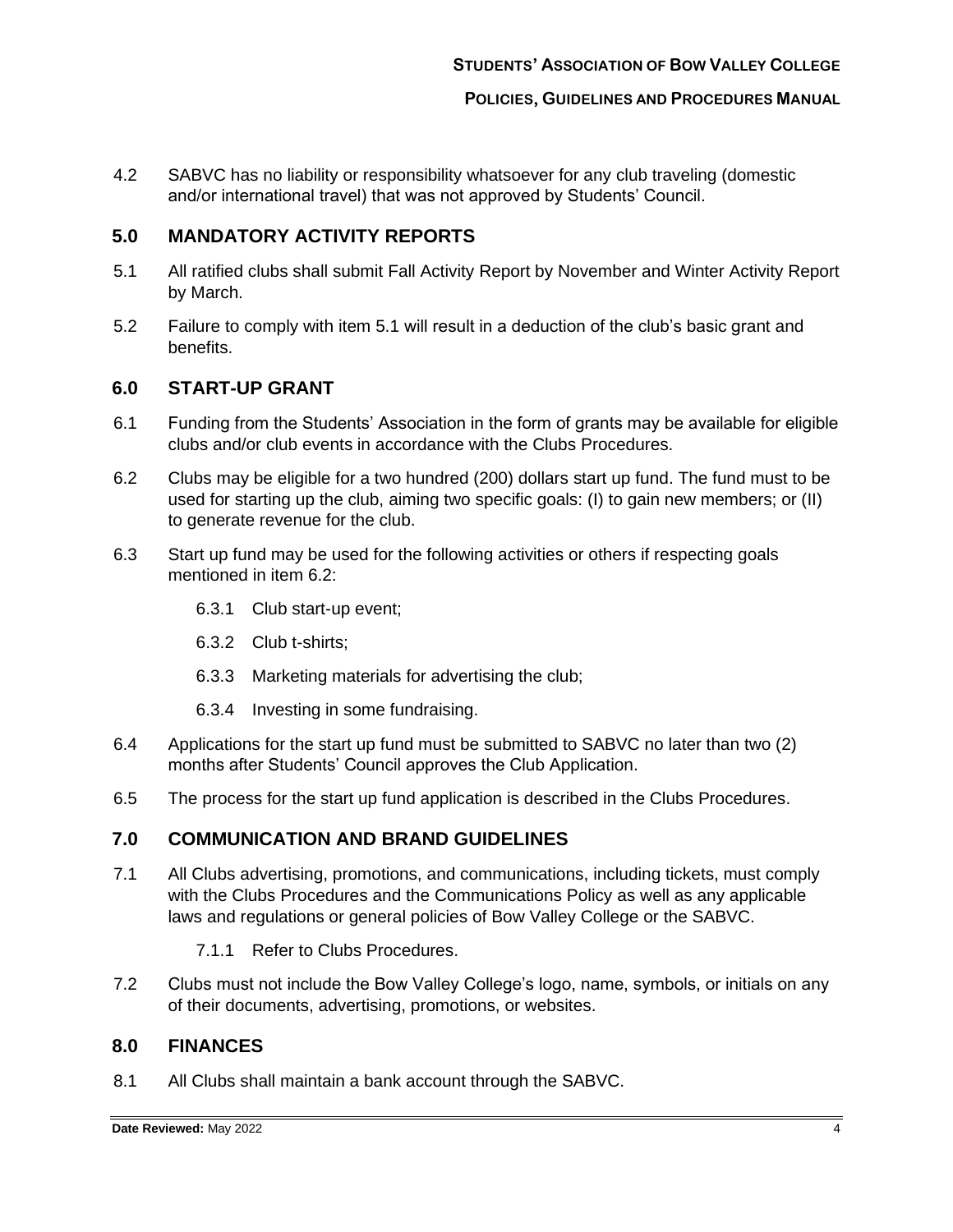**POLICIES, GUIDELINES AND PROCEDURES MANUAL**

8.2 Clubs have responsibilities and rights relating to their finances. These are outlined in the Clubs Procedures.

### <span id="page-4-0"></span>**9.0 HONORARIUM FOR EXECUTIVES**

- 9.1 Clubs that comply with item 5.0 and offer at least 1 event or activity per term (1 for Fall and 1 for Winter) will receive an honorarium from SABVC.
- 9.2 SABVC will pay the honorarium to only 2 club executive members.
	- 9.2.1 The club is responsible for informing SABVC which executive members will receive the honorarium.
	- 9.2.2 Honorarium will be paid by the end of each term, Fall and Winter, after the activity report is submitted to SABVC.

## <span id="page-4-1"></span>**10.0 LIABILITY**

- 10.1 SABVC shall have no liability or responsibility whatsoever for any group or club that has not been ratified by the SABVC.
- 10.2 The SABVC is not responsible or liable for any damages, costs, suits, or claims arising solely through the unapproved actions of any student club.
- 10.3 Clubs shall under no circumstances have any authority to bind the SABVC in any manner whatsoever. Any arrangements or agreements of any nature whatsoever to be entered into by any club, when approved according to SABVC Club Procedures, shall be executed by the authorized signing officers of the SABVC or their designate(s) in accordance with Students' Association bylaws and financial policies.
- 10.4 SABVC provides insurance for approved club activities on and off campus; however, Club members must sign waivers and assume personal risk for high risk activities and events. Liquor licenses must be purchased for events held at non-licensed venues.

### <span id="page-4-2"></span>**11.0 CLUBS POLICY AMENDMENTS**

- 11.1 Any portion of this policy which does not meet or exceed the standards required in legislation or regulation and comply with all applicable contracts and agreements as well as the Bylaws of the Students' Association shall automatically be deemed invalid.
- 11.2 Changes that are required to have policy comply with legislation or regulation only need the Executive Director's approval but will be reported to the Students' Council.
- 11.3 The Students' Council or its designate will approve all other changes to this policy.